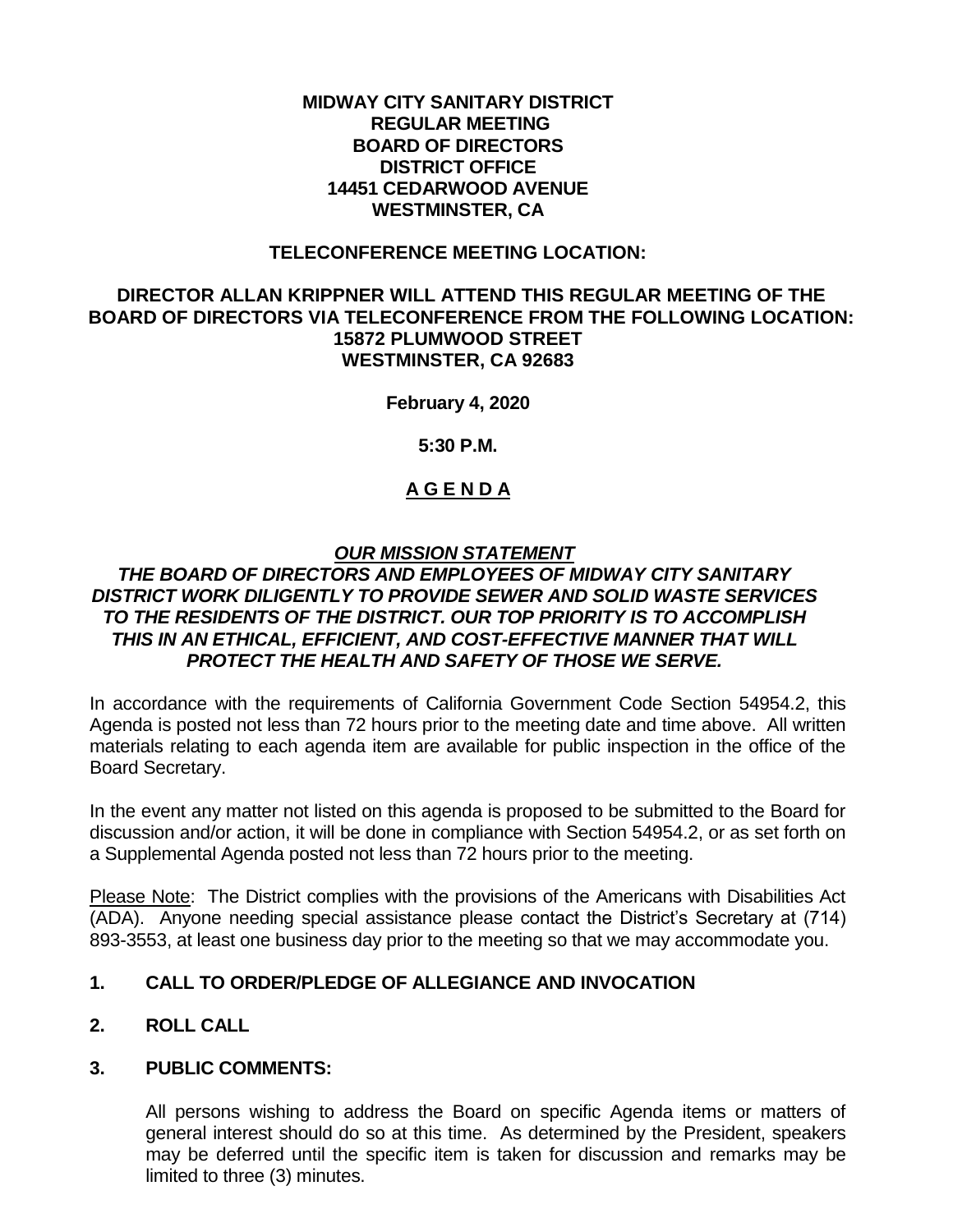## **4. APPROVAL OF THE MINUTES OF THE REGULAR MEETING OF JAN. 21, 2020** *(Roll Call Vote)*

## **5. APPROVAL OF EXPENDITURES** *(Roll Call Vote)*

A. Approval of Demands in the Amount of \$ 117,414.02

#### **6. REPORTS**

The President, General Manager, General Counsel and other staff present verbal reports on miscellaneous matters of general interest to the Directors. These reports are for information only and require no action by the Directors.

- A. Report of President
- B. Report of General Manager
- C. Report from the 2020 Little Saigon Westminster Tet Parade on January 25, 2020

D. Report from the Independent Special Districts of Orange County (ISDOC) Quarterly Meeting on January 30, 2020

## **7. CONSENT CALENDAR**

All matters listed on the Consent Calendar are considered routine and will be acted upon at the same time unless separate discussion and/or action is requested by a Board Member, the public, or staff.

None

#### **8. OLD BUSINESS**

A. Presentation from Trendzitions on Space Plan Rendering Options for 14451 Cedarwood Avenue, Westminster, CA 92683

#### **9. NEW BUSINESS**

A. RESOLUTION NO. 2020-01 *(Roll Call Vote)*

A RESOLUTION OF THE BOARD OF DIRECTORS OF THE MIDWAY CITY SANITARY DISTRICT, OF ORANGE COUNTY, CALIFORNIA, REVISING THE POLICIES AND PROCEDURES OF THE BOARD OF DIRECTORS REGARDING ELECTION OF OFFICERS TO ESTABLISH A POLICY FOR THE ROTATION OF OFFICER POSITIONS

B. Consider Adoption of 2020 Midway City Sanitary District Strategic Plan *(Roll Call Vote)*

C. Consider Approval of 2020 Clean-up Event Schedule *(Roll Call Vote)*